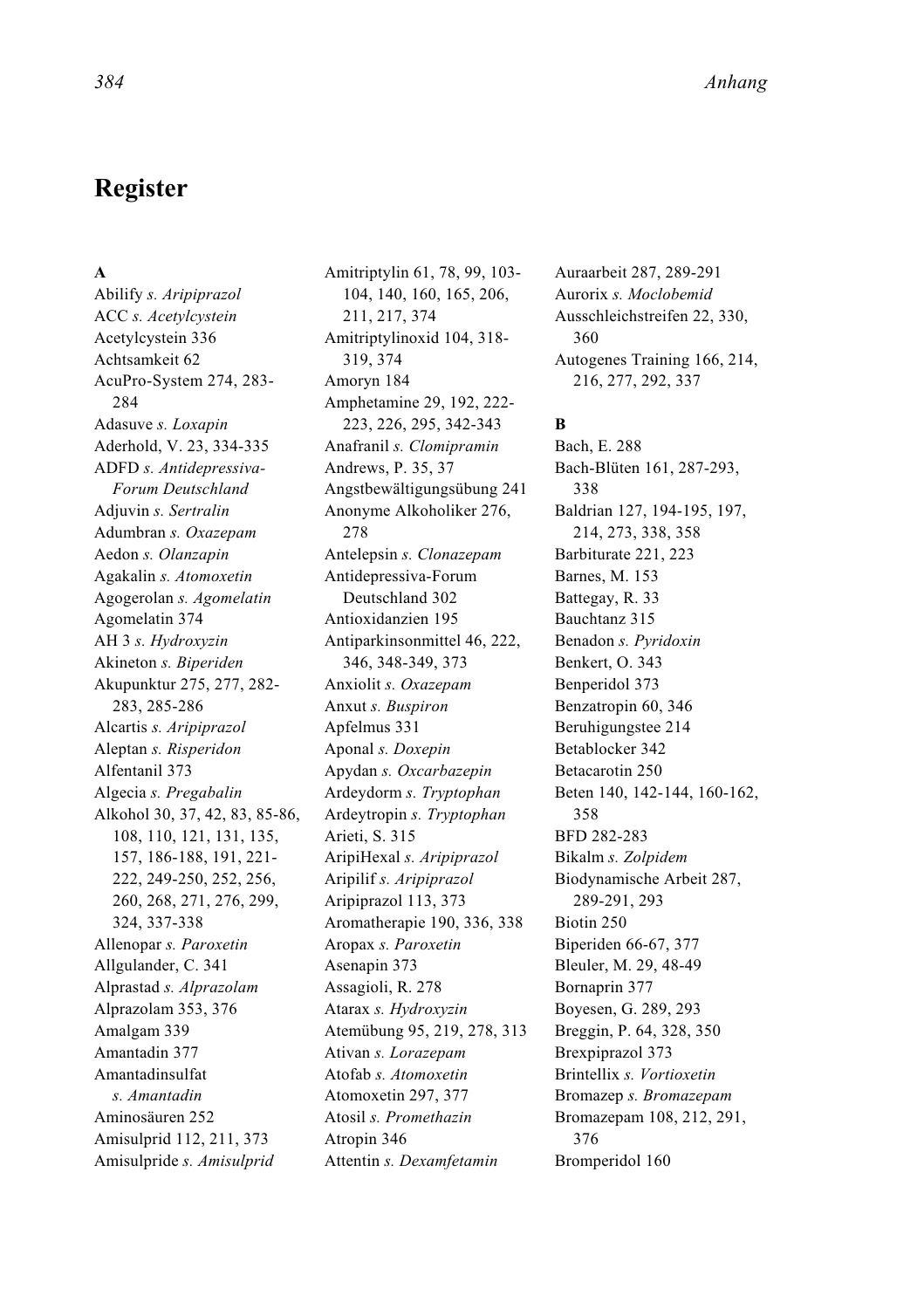#### *Register 385*

Brooks, G. 42-43, 46 Brotizolam 376 Bschor, T. 21 Buccolam *s. Midazolam* Bundesverband Psychiatrie-Erfahrener 251 Bupropion 194-195, 374 Burgerstein, L. 250, 252 Buronil *s. Melperon* Buspiron 376

#### **C**

Camcolit *s. Lithium* Campbell, J. 278 Cannabidiol 273, 336, 338 Cannabidiol *s. Hanf* Cannabis *s. Hanf* Captagon *s. Fenetyllin* Carba *s. Carbamazepin* Carbaflux *s. Carbamazepin* Carbamazepin 14, 25, 28-30, 78, 160, 193, 206, 209, 212, 223, 233, 238, 246, 342, 353, 375 Cariprazin 373 Carmubine *s. Bupropion* Carpenter, W. 47 Cassadan *s. Alprazolam* CBD *s. Cannabidiol* Chlordiazepoxid 34, 78, 108, 140, 340, 376 Chlorpromazin 39, 41, 46, 49- 50, 61-65, 190, 325, 327- 328 Chlorprothixen 39, 66, 103, 113, 140, 246, 250, 319, 373 Chouinard, G. 45 Chrom 250 Ciatyl-Z *s. Zuclopenthixol* Cinderella Therapeutics 330 Cinolazepam 376 Cipralex *s. Escitalopram* Cipramil *s. Citalopram* Cisordinol *s. Zuclopenthixol* Citalopram 331, 345, 374 Citalo-Q *s. Citalopram*

Citalostad *s. Citalopram* Claropram *s. Citalopram* Clobazam 376 Clomipramin 104, 140, 211, 319, 375 Clonazepam 79, 126-128, 376 Clonidin 342 Clopin *s. Clozapin* Clopixol 20 Clopixol *s. Zuclopenthixol* Clorazepate Zentiva *s. Dikaliumclorazepat* Clotiapin 373 Clozapin 42, 46, 118-121, 211, 332, 347, 373 Co-Beratung 153, 358 Codein 257 Coffein 217, 252, 257, 263 Cogentin *s. Benzatropin* Cole, J. 27 Concerta *s. Methylphenidat* Convulsofin *s. Valproinsäure* Cork Advocacy Netzwerk 65 Council for Evidence-based Psychiatry 21 Cymbalta *s. Duloxetin*

#### **D**

Dalmadorm *s. Flurazepam* Dapotum *s. Fluphenazin* Dapoxetin 375 Daunderer, M. 339 Davis, K. 40 de Jonge, A. 181-184 Deanxit 373, 375 Degkwitz, R. 38, 43 Delay, J. 40 Delpral *s. Tiaprid* Demetrin *s. Prazepam* Depakine *s. Valproinsäure* Depakote s. *Valproinsäure* Deroxat *s. Paroxetin* Dexamfetamin 377 Dexmethylphenidat 377 Dextroamphetamin *s. Dexamfetamin*

Diazepam 78, 108, 140, 157, 178, 181, 187, 191, 205- 206, 212, 215-216, 273, 321, 340-341, 376 Dieterich, M. 146 Dikaliumclorazepat 131-132, 165-166, 376 Dipiperon *s. Pipamperon* Discontinuation of Antidepressants Taskforce 21, 23, 332- 333, 344-345 DMT 278 Dogmatil *s. Sulpirid* Dominal *s. Prothipendyl* Dopamin 216 Dormicum *s. Midazolam* Dosulepin 152 Doxepin 104, 291, 375 Droperidol 373 Dulasolan *s. Duloxetin* Duloxalta *s. Duloxetin* DuloxeHexal *s. Duloxetin* Duloxetin 332, 345, 375 Dutilox *s. Duloxetin* Dystardis *s. Tetrabenazin* Dzuveo *s. Sufentanil*

### **E**

Eatan *s. Nitrazepam* Ecstacy *s. MDMA* Edluar *s. Zolpidem* Edronax *s. Reboxetin* Efectin *s. Venlafaxin* Efexor *s. Venlafaxin* Effexor *s. Venlafaxin* Einstein, A. 106 Einzelgespräch 162, 208, 261, 265, 291, 293 EKT *s. Elektroschock* elektrische Durchflutungstherapie *s. Elektroschock* elektrische Stimulation *s. Elektroschock* Elektrokonvulsionstherapie *s. Elektroschock* Elektrokrampftherapie *s. Elektroschock*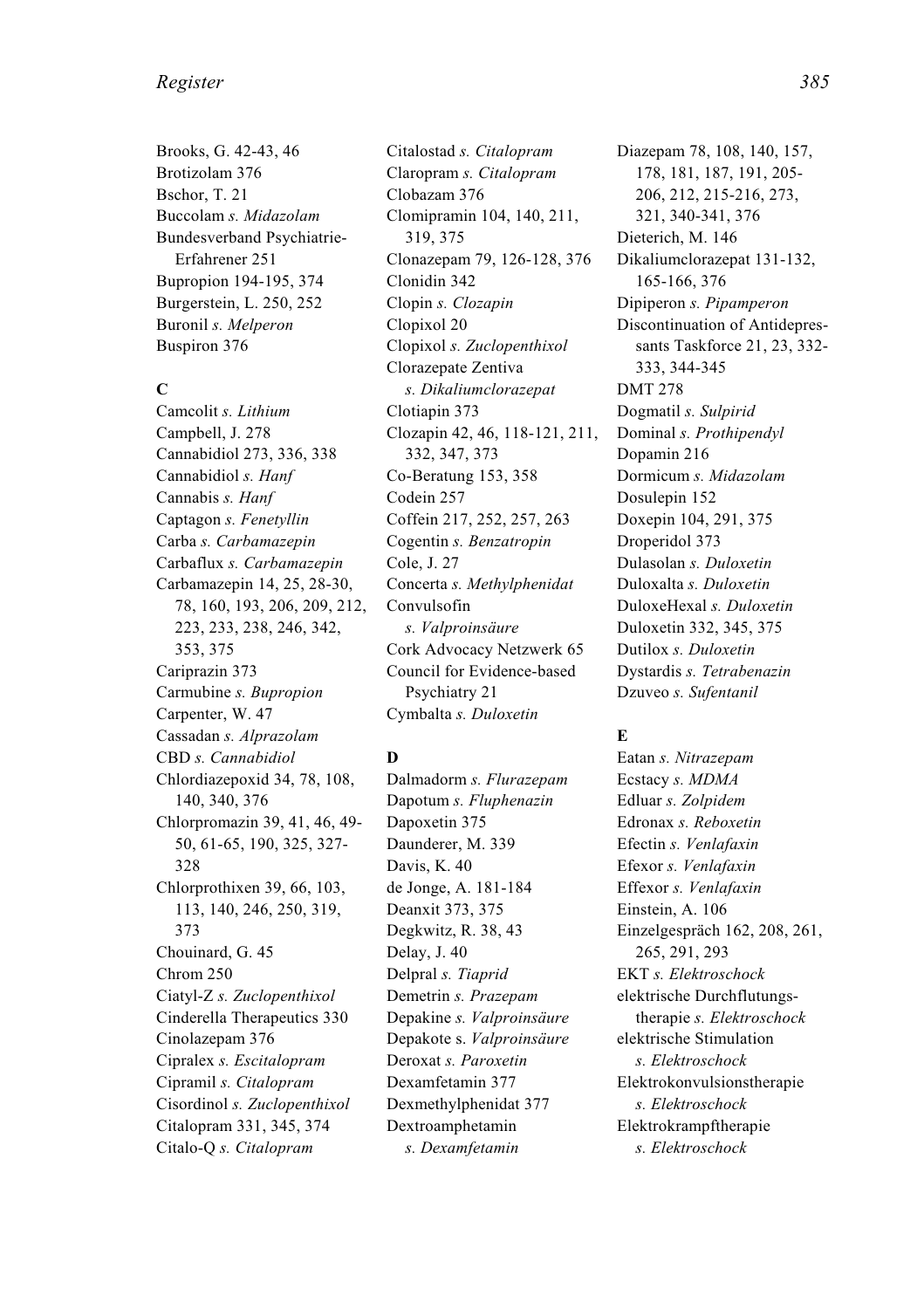Elektroschock 26, 60, 63, 123, 148, 151-153, 155-156, 294, 325, 344, 347-348, 358 Elektrosmog 339 Eli Lilly 331 Elontril *s. Bupropion* Elvanse s. *Lisdexamfetamin* Endorphine 145, 216 Ennos *s. Paroxetin* Entspannungsübung 89, 95-96, 146, 214, 219, 268, 277, 292, 337 Entumin *s. Clotiapin* Epilim *s. Valproinsäure* Equasym *s. Methylphenidat* Equilibrin *s. Amitriptylinoxid* Ernährung 62, 183, 214-215, 248-250, 253, 335-338 Ernst, C. 49 Ernst, K. 49 Esbericum *s. Johanniskraut* Escitalopram 345, 375 Escitax *s. Escitalopram* Eunerpan *s. Melperon* Europäisches Netzwerk von Psychiatriebetroffenen 11, 65

#### **F**

Fachausschuss Psychopharmaka 347 Farbtherapie 277, 287, 291 Faustan *s. Diazepam* Fava, G. 35-36 Feinwaage 330 Felicium *s. Fluoxetin* Fenetyllin 29 Fevarin *s. Fluvoxamin* Fexer, H. 348 FINISH 33 Finlepsin *s. Carbamazepin* Finzen, A. 20, 31 Floxyfral *s. Fluvoxamin* Fluanxol *s. Flupentixol* Fluctin *s. Fluoxetin*

Fluctine *s. Fluoxetin* Flunitrazepam 178, 376 Fluoxetin 10, 193-195, 211, 227, 246, 345, 375 Fluoxibene *s. Fluoxetin* Flupentixol 148, 178, 240-241, 319, 374 Fluphenazin 40-41, 118, 154, 186, 238, 374 Flurazepam 376 Fluspirilen 60, 68, 71-73, 148, 317-319, 321 Fluvoxamin 345, 375 Flux *s. Fluoxetin* Focalin *s. Desmethylphenidat* Folsäure 250, 336 Frankl, V. 277 Freedom Center 128 Freud, S. 277 Freyhan, F. 18 Frisium *s. Clobazam* Fußreflexzonenmassage 315

#### **G**

Gerodorm *s. Cinolazepam* Gerolamic *s. Lamotrigin* Gesprächstherapie 205, 208- 209, 213, 217, 252, 358 Gestalttherapie 217, 219 Gewacalm *s. Diazepam* Gilbert, P. 47 Glianimon *s. Benperidol* Green, H. 153 Grof, C. 278 Grof, S. 278, 280-281 Gruppengespräch 132, 278 Gruppentherapie 240 Gualtieri, T. 45 Guanfacin 377 Gymnastik 313, 337

#### **H**

Haase, H.-J. 40-41 Hahnemann, S. 274 Halcion *s. Triazolam* Haldol *s. Haloperidol* Haloperidol 10, 42, 60, 66-67, 113, 118, 148, 151, 160, 202, 205-206, 211, 217, 246, 250, 306-307, 374 Hanf 108, 191-192, 273, 324, 336-337 Harrow, M. 26, 49 Haschisch *s. Hanf* Helmchen, H. 47, 68 Heroin 167-172, 174-177, 223, 324 Herphonal *s. Trimipramin* Hesse, H. 147 Hift<sub>S</sub> 41 Hildegard von Bingen 161 Hippius, H. 343 Hippokratischer Eid 13 Hofcomant *s. Amantadin*  $Hoff$  H $41$ Holotropic Breathwork 278- 279 Homöopathie 178-179, 183, 209, 271, 274, 283-286, 338, 358, 371 Hopfen 214, 273 Humanistische Psychologie 253, 277 Hydroxyzin 376 Hyperforin 184 Hypericin *s. Johanniskraut* Hypnorex *s. Lithium*

#### **I**

Imap *s. Fluspirilen* Imipramin 34, 99, 103-105, 375 Imovane *s. Zopiclon* Impromen *s. Bromperidol* Insidon *s. Opipramol* Insulin 84-86 Intervall 347 Invega *s. Paliperidon* Ivadal *s. Zolpidem* Ixel *s. Milnacipran*

#### **J**

Jamison, K. 197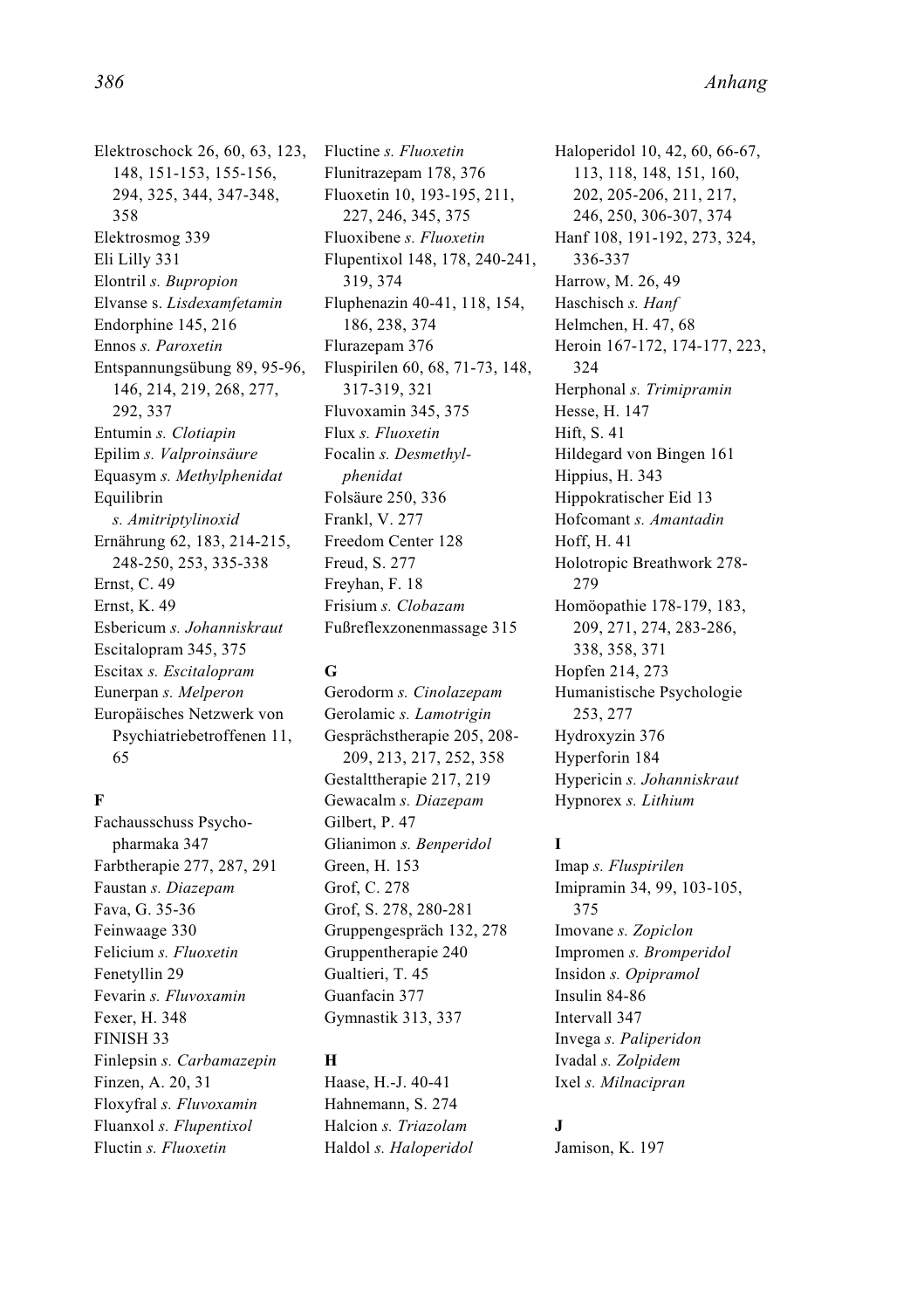#### *Register 387*

Janssen Pharmaceutica 46 Jervis, G. 218 Jesus Christus 137, 139, 141- 144 Jobe, T. 26, 49 Joggen 145, 315, 337 Johanniskraut 166, 184, 194- 195, 209, 214, 273, 358 Jones, B. 45 Jung, C. G. 277-278

#### **K**

Kalzium 183, 195, 249-250 Karon, B. 26 Kavain 273, 338 Kava-Kava *s. Kavain* Kemadrin *s. Procyclidin* Ketazolam 376 Kierkegaard, S. 139 Kinecteen *s. Methylphenidat* Klangschale 337 Klein, D. 346 Klein, E. 352 Klepper, J. 139 Klonopin *s. Clonazepam* Klotz, U. 341 Knoblauch 195 Kokain 29, 222-223, 226, 324 Konz, F. 249 Körperarbeit 62, 128-129, 278, 287, 289, 291, 337, 358 Krämer, D. 291 Kramer, J. 34 Kraniosakraltherapie 183 Kräutertee 214, 252, 299

#### **L**

Lacoursiere, R. 44, 46, 348 Laing, R. 153 Lake, F. 153-154 Lamictal *s. Lamotrigin* Lamotrigin 376 Lamotrin *s. Lamotrigin* Lanolept *s. Clozapin* Largactil *s. Chlorpromazin* Latta, D. 258, 353 Latuda *s. Lurasidon*

Lavendel 338 Lawrence, J. 27 Leber, D. 282-283 Lebertran 195 Leerkapseln 331-332 Lehmann, P. 11, 65, 165, 222 Leibold, G. 337 Lemilvo *s. Aripiprazol* Lendorm *s. Brotizolam* Lendormin *s. Brotizolam* Leonhard, K. 48 Leponex *s. Clozapin* Leukotomie 50 Levomepromazin 211, 374 Lewis, C. 12 Lexotanil *s. Bromazepam* Librax 34, 376 Librium *s. Chlordiazepoxid* Librocol 34, 376 Limbatril 140 Limbitrol 34, 374, 376 Lisdexamfetamin 377 Liss, J. 153 Lithiofor *s. Lithium* Lithium 10-11, 14, 25, 28, 30- 31, 62, 64-65, 141, 157, 160, 178, 185-187, 189- 190, 193-194, 199, 201- 202, 205-206, 209, 212, 223, 233, 246, 343, 352, 376 Lithiumchlorid *s. Lithium* Lobotomie 80, 123 Logotherapie 277 Loprazolam 340 Loramet *s. Lormetazepam* Lorasifar *s. Lorazepam* Lorazepam 99-100, 103, 105, 108, 113, 181-182, 197- 198, 291, 340, 376 Loretam *s. Lormetazepam* Lormetazepam 340, 376 Losavio, T. 207 Loxapin 374 LSD 192, 229, 278 L-Theanin 336 L-Tryptophan *s. Tryptophan* Ludiomil *s. Maprotilin*

Lundbeck AG 20 Lurasidon 374 Luther, M. 139, 141 Lynch, T. 64 Lyogen *s. Fluphenazin* Lyribastad *s. Pregabalin* Lyrica *s. Pregabalin*

#### **M**

Magnesium 183, 195, 249-250 Mandala-Malen 278 Mangan 250 Maprotilin 78-79, 103, 193, 375 Marathonlaufen 216 Mareen *s. Doxepin* Marihuana *s. Hanf* Märtens, M. 360 Martensson, L. 43 Massage 190 Matthäus 138 May, P. 26 Mayerhofer, F. 339 MDMA 223, 227, 229, 278, 337 Medazepam 376 Medikid *s. Methylphenidat* Medikinet *s. Methylphenidat* Meditation 96, 136, 142-144, 154, 160-162, 214, 277, 280, 291, 358 Melatonin 338 Melisse 214, 338 Melitracen 375 Melleril *s. Thioridazin* Melperon 113, 246, 374 Meltzer, H. 230 Mental Health Europe 11 Meprobamat 221, 223 Meresa *s. Sulpirid* Meresasul *s. Sulpirid* Methadon 171-176, 223 Methylphenidat 29, 297, 342, 377 Methylphenidathydrochlorid *s. Methylphenidat* Mianserin 375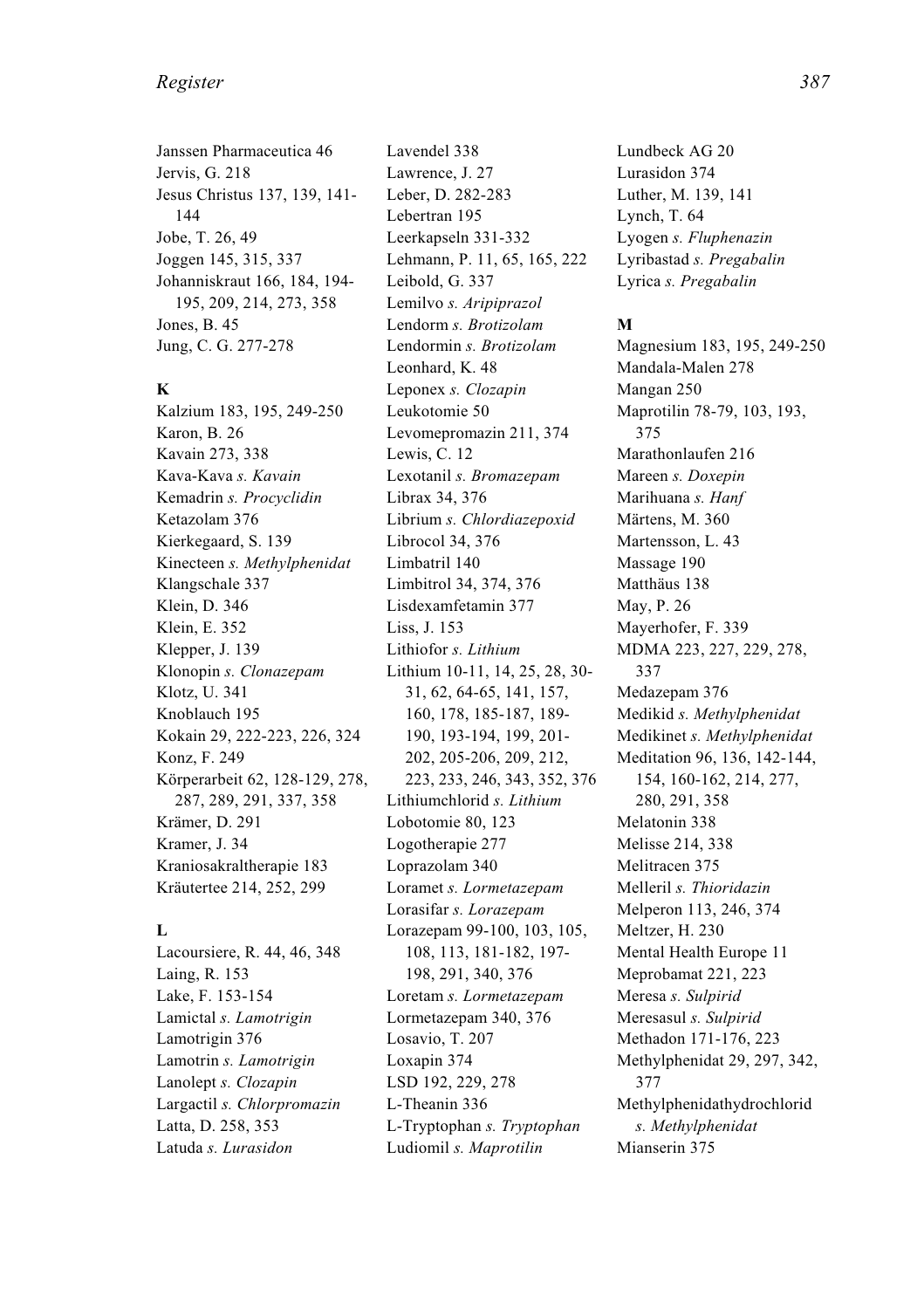Midazolam 376 Millett, K. 343 Milnacipran 375 Milnaneurax *s. Milnacipran* MIND 18, 20 MindFreedom International 65, 125-126 MindFreedom Irland 65 Mineralien 183, 252 Mineralwasser 214 Mirtabene *s. Mirtazapin* Mirtagamma *s. Mirtazapin* Mirtaron *s. Mirtazapin* Mirtazap *s. Mirtazapin* Mirtazapin 331, 375 Mirtazelon *s. Mirtazapin* Mirtel *s. Mirtazapin* Moclo A *s. Moclobemid* Moclobemid 375 Modecate *s. Fluphenazin* Moditen *s. Fluphenazin* Mogadan *s. Nitrazepam* Mogadon *s. Nitrazepam* Mohn 338 Mondeal *s. Zolpidem* Mono Demetrin *s. Prazepam* Morphin 223 Morphium 42, 208, 215-216 Moss, R. 249 Mutan *s. Fluoxetin* Mysimba 194, 374

#### **N**

Natriumascorbat 249 Natriumvalproat *s. Valproinsäure* Naturheilkunde 213-214, 261, 268, 270-272, 274, 287, 317, 335, 371 Nergård, J.-I. 366-367 Neurocil *s. Levomepromazin* Neurolepsin *s. Lithium* Neurotop *s. Carbamazepin* Nikotin 191, 217, 252, 299 Nitoman *s. Tetrabenazin* Nitrazepam 60, 78-79, 187, 191, 340, 376

NLP 89 Noctamid *s. Lormetazepam* Noradrenalin 215 Norkotral *s. Temazepam* Normison *s. Temazepam* Normoc *s. Bromazepam* Nortrilen *s. Nortriptylin* Nortriptylin 375 Novanox *s. Nitrazepam* Nozinan *s. Levomepromazin*

### **O**

Oaks, D. 65, 125 Ochsenknecht, A. 274, 335, 346 Olanpax *s. Olanzapin* Olanzapin 10, 46, 113, 126- 127, 170-171, 174-176, 211, 329, 347, 374 Olazax *s. Olanzapin* Omega-3-Fettsäure 336 Opiate 35, 174, 221, 223-225, 257 Opioide 257 Opipram *s. Opipramol* Opipramol 375 Opiumtinktur 208 Optidorm *s. Zopiclon* Orap *s. Pimozid* Orfiril *s. Valproinsäure* Orthomolekulare Medizin 214-215, 246-251, 253 Osler, W. 295 Osnervan *s. Procyclidin* Oxa *s. Oxazepam* Oxazepam 108, 217, 340, 376 Oxcarbazepin 376

## **P**

Paba 250 Paliperidon 112-113, 374 Paronex *s. Paroxetin* Paroxat *s. Paroxetin* paroxedura *s. Paroxetin* Paroxetin 32, 104, 169-170, 182-184, 193, 331, 345, 375 Parstelin *s. Tranylcypromin*

Passiflora 249-250, 273, 338 Passionsblume *s. Passiflora* Passionsblüten *s. Passiflora* Patientenverfügung 336, 347, 371 Pauling, L. 215, 247 Paulus 139 Paxil *s. Paroxetin* Pemolin 29 Penfluridol 73 Perazin 67, 140, 160, 217, 246, 374 Perls, F. 278 Petzold, H. 360 Pfeiffer, C. 249 Pfingstrosentee 249-250 Phenytoin 342 Physiotherapie 268 Pietzcker, A. 68, 70-71, 349 Pillenschneider 330 Pimozid 66 Pipamperon 113, 246, 374 Pipotiazin 149 PK-Merz *s. Amantadin* Planum *s. Temazepam* PONVeridol *s. Droperidol* Positivum *s. Fluoxetin* Posthumus, J. 43 Pram *s. Citalopram* Pramulex *s. Escitalopram* Praxiten *s. Oxazepam* Prazepam 376 Prazine *s. Promazin* Pregabador *s. Pregabalin* PregabaHexal *s. Pregabalin* Pregabalin 376 Pregabin *s. Pregabalin* Priadel *s. Lithium* Pridal *s. Lithium* Priligy *s. Dapoxetin* Procyclidin 377 Promazin 46, 60, 374 Promethazin 113, 374 Prothipendyl 374 Protiaden *s. Dosulepin* Prozac *s. Fluoxetin* Psilocybin 278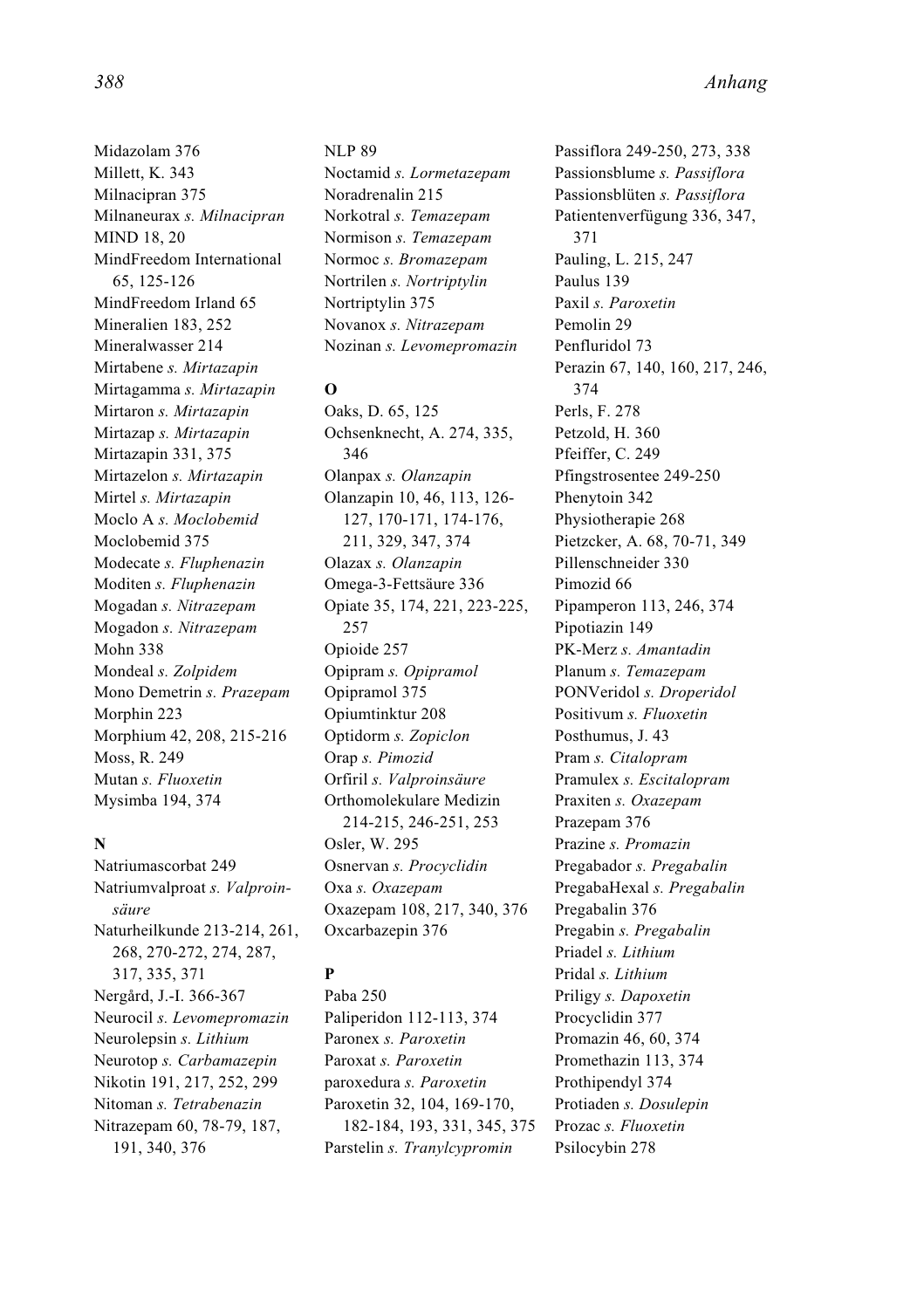Psychexit 22 Psychoanalyse 360 Psychodrama 153-154 Psychoedukation 334 Psychopax *s. Diazepam* Psychosoziale Patientenverfügung 336 Psychotherapie 18, 26, 160, 179, 200-201, 203, 205, 207-210, 213, 217-219, 229, 239, 241, 244-245, 252, 268, 277-278, 281, 285, 315, 318, 340, 358, 360

## **Q**

Quandt, J. 39 Quentiax *s. Quetiapin* Quesery *s. Quetiapin* Quetialan *s. Quetiapin* Quetiapin 113-116, 330, 374 Quilonorm *s. Lithium* Quilonum *s. Lithium*

### **R**

Radedorm *s. Nitrazepam* Radepur *s. Chlordiazepoxid* Randolph, T. 249 Rapifen *s. Alfentanil* Reagila *s. Cariprazin* Reboxetin 375 Rechtsbeistand 371 Redeptin *s. Fluspirilen* Reimer, F. 42 Remergil *s. Mirtazapin* Remeron *s. Mirtazapin* Remestan *s. Temazepam* Reserpin 374 Resveratrol 336 Rexulti *s. Brexpiprazol* Rezeptur 22, 329, 360 Richman, D. 325, 342, 348 Risperdal *s. Risperidon* Risperidon 46, 112-113, 124, 126, 193, 211, 246-247, 250-251, 374 Ritalin *s. Methylphenidat*

Rivotril *s. Clonazepam* Rogers, C. 218 Rohkost 249-250, 252 Rohypnol *s. Flunitrazepam* Rollenspiel 154 Rosenberg, G. 40 Rudotel *s. Medazepam* Rufer, M. 354

## **S**

Safran 249 Sandoz Pharmaceuticals AG 341 Saroten *s. Amitriptylin* Schimmel, H. 282 Schlafmittel 67, 126, 130, 140-141, 157, 223-224, 234, 256, 273, 308, 311, 337-338, 349 Schlimme, J. 325, 329, 343, 351 Schmerzensgeld 372 Schmerzmittel 132, 135, 141, 157, 255-258, 263-264, 267-268, 286 Schöpf, J. 334, 341 Schwindel-Frei 134, 259 Sedalam *s. Lormetazepam* Sedalor *s. Lormetazepam* Sedazin *s. Lorazepam* Seeler, W. 323 Selbach, S. 39 Selen 250 Semap *s. Penfluridol* Sequase *s. Quetiapin* Seralin *s. Sertralin* Serdolect *s. Sertindol* Seresta *s. Oxazepam* Seropram *s. Citalopram* Seroquel *s. Quetiapin* Seroxat *s. Paroxetin* Sertindol 374 Sertragen *s. Sertralin* Sertralin 19, 345, 375 Shatan, C. 34-35 Sigaperidol *s. Haloperidol* Simpson, G. 46

Sinquan *s. Doxepin* SmithKlineBeecham 46 Solatran *s. Ketazolam* Solian *s. Amisulprid* Solvex *s. Reboxetin* Sommer, H. 39 Somnal *s. Zopiclon* Somnium 99, 376 Somnosan *s. Zopiclon* Sophrologie 89 Sormodren *s. Bornaprin* Sparine *s. Promazin* Spaziergang 139, 300, 313, 337 Sport 268, 358 Spurenelemente 215, 247, 252 Stablon *s. Tianeptin* Stangyl *s. Trimipramin* Staurodorm *s. Flurazepam* Stein-Therapie 287, 289 Stelazine *s. Trifluperazin* Stesolid *s. Diazepam* Stilnox *s. Zolpidem* Stockmann, T. 303 Strattera *s. Atomoxetin* Sufenta *s. Sufentanil* Sufentanil 374 Sulpirid 246, 374 Sulpivert *s. Sulpirid* Surmontil *s. Trimipramin* Survivors Speak Out 186 Sycrest *s. Asenapin* Symmetrel *s. Amantadin* Symptomprovokation 39 Syneudon *s. Amitriptylin*

### **T**

Tafil *s. Alprazolam* Tagonis *s. Paroxetin* Tamminga, C. 47 Tapering-Projekt 330 Tapering-Strip *s. Ausschleichstreifen* Tausch, R. 146 Tavor *s. Lorazepam* Taxilan *s. Perazin*